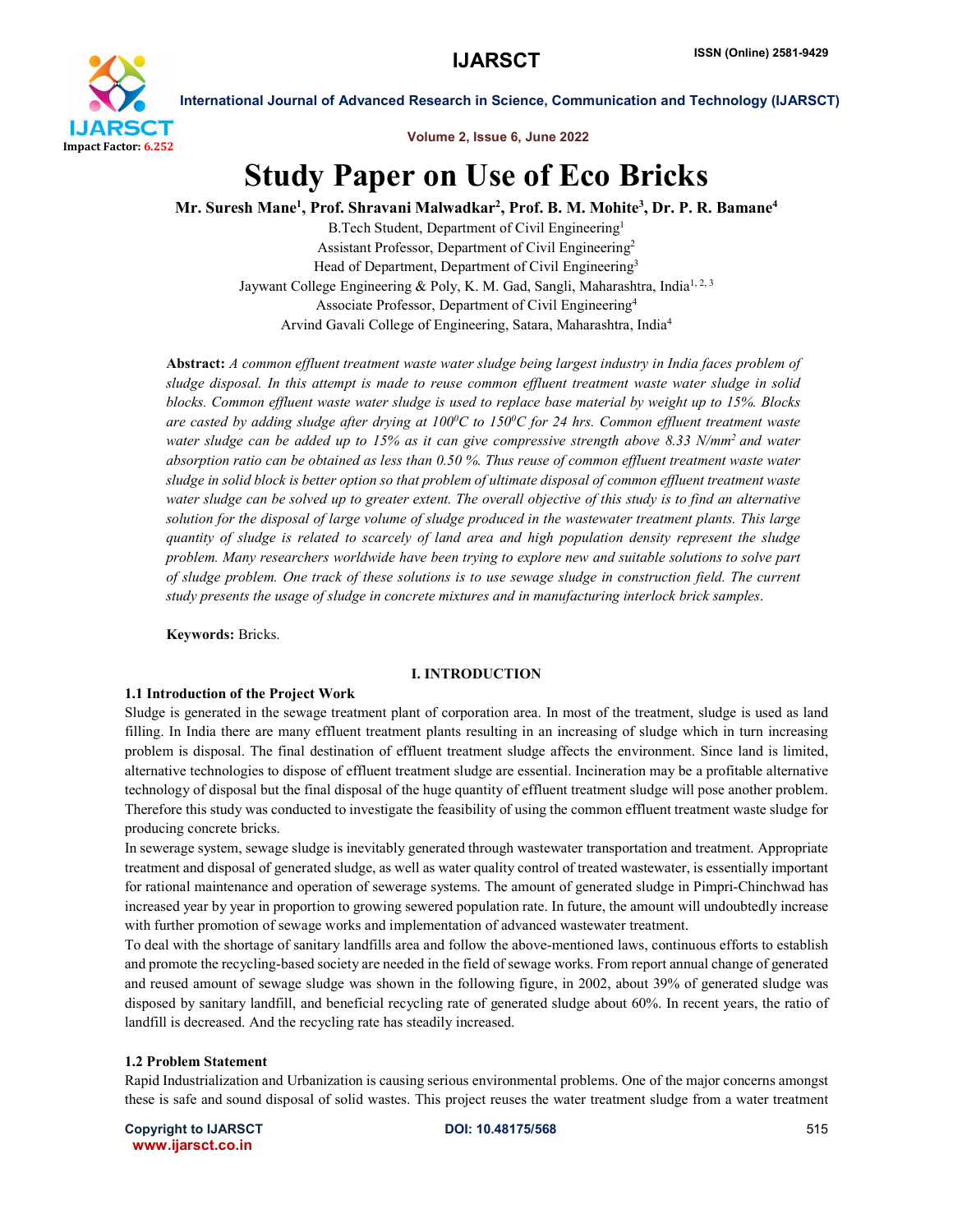

#### Volume 2, Issue 6, June 2022

plant to make eco-friendly bricks. The main aim is to increase the value of the water treatment sludge from a water treatment plant and to make a sustainable and profitable disposal alternative for the water treatment sludge. Attempts were made to utilize the water treatment sludge as a replacement for fly-ash in the mix for the bricks.

#### 1.3 Objective

To investigate the utilization of sewage sludge as supplementary cementitious material (SCM) and influence of this dried sludge on the strength on fly-ash brick made with different cement replacement levels.

#### 1.4 Scope of Project

The main focus of this project is on project is on beneficial utilization of sewage sludge in concrete brick as complete replacement for fly ash. The method selected for beneficial reuse is based on consideration of amount of sewage sludge generated, local availability, cost benefit, testing requirement and logistics of moving this sewage sludge to the end user. In this project an attempt has been made to carry out experimental study to find the effects of partial replacement of sewage dried sludge in various percentage on the fresh concrete properties and compressive strength.

- 1. Use of sewage dried sludge in brick manufacturing, apart from energy saving and reducing environmental pollution and is also an alternate means of disposing the sludge.
- 2. Using the sludge from the water treatment plants in useful manner.
- 3. Minimize the maximum degradation in environment due to cement and safeguard the ozone layer from greenhouse gases.



SLUDGE CRUSHED SAND





CRAI

Copyright to IJARSCT **DOI: 10.48175/568** 516 www.ijarsct.co.in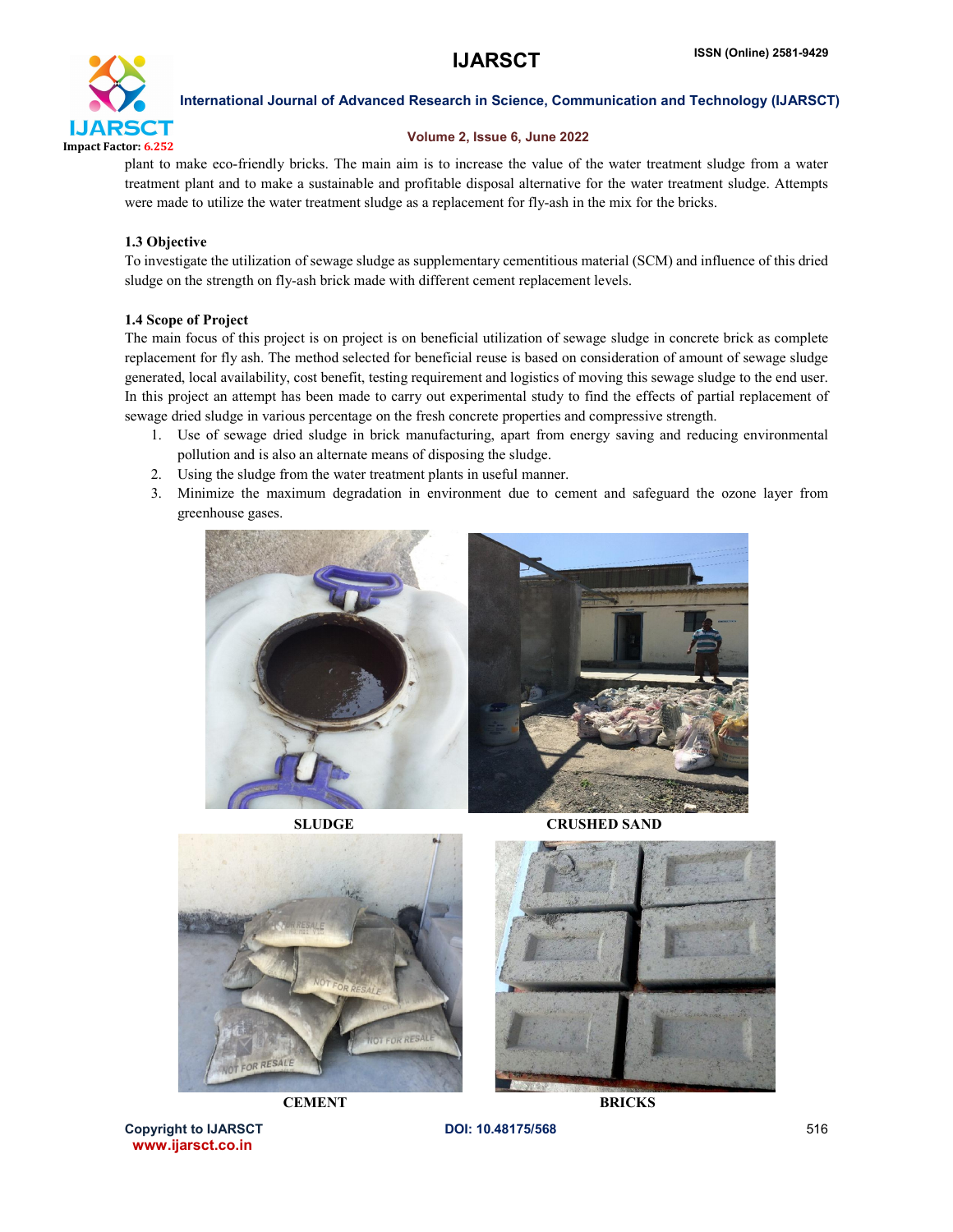

#### Volume 2, Issue 6, June 2022

#### II. LITERATURE REVIEW

### 2.1. "Application of Sludge as Fine Aggregate in Concrete (Dec. 2011)"

#### Jamshidi A., Mehrdadi N., Jamshidi N. (University of Tehran- Iran)

ABSTRACT: Disposal of human sewage has become a necessity for societies, today. The construction of treatment plants has caused problems with huge contents of dry sludge. It has been found that each person produce 35 to 85 grams of solid sludge per day.

In recent years, waste production has increased dramatically in developing nations such as Iran. There are two methods for the disposal of solid waste (dry sludge) including landfilling and using the sludge as fertilizer. Both of these methods have been prohibited by Iran's Environmental Organization, due to the dangers of heavy metals present in the sludge. Due to these limitations, high volumes of dry sludge have been produced and collected in treatment plants. Alborz sewer treatment plant is an industrial-domestic unit which collects sewage of more than 500 factories. The production of dry sludge is about 2.5 to 3 tons a day in this treatment plant.

In the present research, the dry sludge of Alborz treatment plant was used as filler in concrete.

Worldwide, a great deal of research has been carried out to use dry sludge in concrete.

In Iran, the application of dry sludge in construction materials is a new method. In this research, the dry sludge of a sewage treatment plant was characterized, and its effects on the performance of concrete were evaluated.

To evaluate the effects of dry sludge on concrete performance, its physical and mechanical properties were studied. Thereafter, concrete specimens were produced with water to cement ratios of 0.45 and 0.55, and with sludge contents of 0, 5, 10, 20 and 30 percent. Finally, compressive strength of the specimens was measured.

Following were the conclusions made after going through the above reference paper:

- It was observed that the dry sludge of waste water treatment plant of Alborz city has a satisfying compatibility to concrete materials, due to high contents of SiO2.
- The dry sludge due to low pozzolanic activity, acts as filler or fine aggregate in concrete.
- Utilization of 10% of dry sludge in concrete caused 8% decrease in compressive strength which was much lower than the decrease amount reported in previous researches (About 42%).
- On the basis of result, it is proposed to use concretes containing more than 10% of dry sludge as nonconstructional concretes such as paving and flooring concretes.

# 2.2 "Reuse water treatment sludge for hollow block Manufacture (Feb 2010)"

#### Thaniya Kaosol (Prince of Songkla University, Songkhla, Thailand)

Thaniya Kaosol concluded that the water treatment sludge mixtures can be used to produce hollow non-load bearing concrete blocks, while 10% and 20% water treatment sludge mixtures can be used to produce the hollow load bearing concrete blocks. Economically, the 10% and 20%water treatment sludge mixtures can reduce the cost at 0.64 and 1.05 Thai baht per block, respectively.

Following conclusions can be made from Kaosol reference paper:

- About 10% and 20% of the water treatment sludge ratio in mixture to make a hollow loadbearing concrete block can reduce the cost at 0.64 and 1.05 baht block-1,respectively
- 50% of water treatment sludge ratio in mixture to make hollow non-load bearing concrete block can reduce the maximum cost at 2.35 baht block-1
- Dewatered water treatment sludge can be used for construction works such as hollow non-loading blocks and hollow load bearing concrete blocks.
- Production of various mixed ratio of hollow concrete blocks from dewatered water treatment sludge used as a fine aggregate in hollow concrete blocks, could be a profitable disposal alternative in the future and will be of the highest value possible for the foreseeable future.

# 2.3 "Development of Bricks from Waste Material"

#### Cheng, Chiang, Badr, Raut

ABSTRACT: Since the large demand has been placed on building material industry especially in the last decade owing to the increasing population which causes a chronic shortage of building materials, the civil engineers have been

Copyright to IJARSCT **DOI: 10.48175/568** 517 www.ijarsct.co.in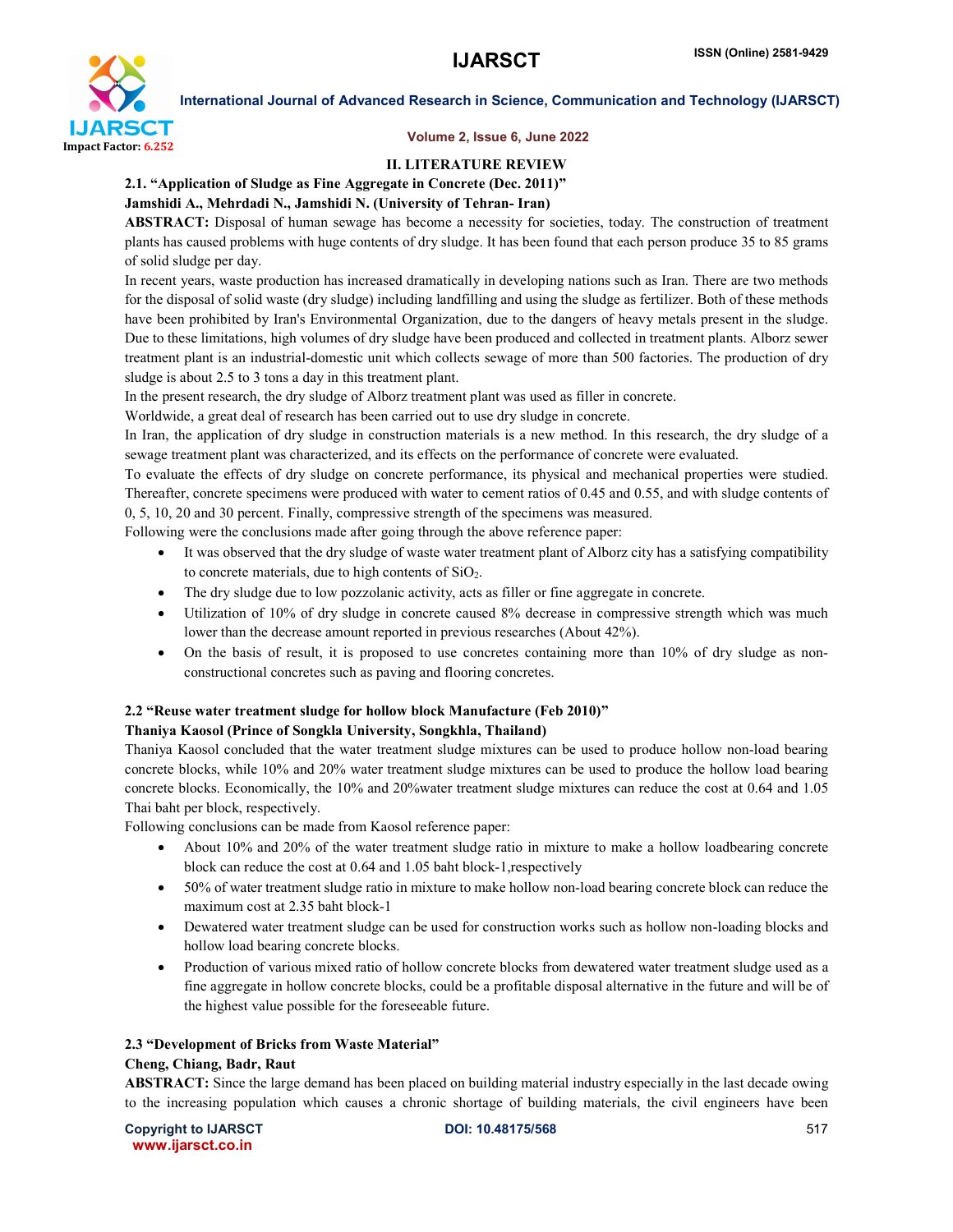

#### Volume 2, Issue 6, June 2022

challenged to convert waste to useful building and construction material. Recycling of such waste as raw material alternatives may contribute in the conservation of non-renewable resources, improvement of the population health and security preoccupation with environmental matters and reduction in waste disposal costs. In the review of utilization of those waste, this paper reviews recycling various waste material in bricks production. The effects of those wastes on the bricks properties such as physical, mechanical properties will be reviewed and recommendations for future research as out comings of this review will be given. This reviewed approach on bricks making from waste is useful to provide potential and sustainable solution.

(Badr et al., 2012) investigated the complete substitution of clay brick by sludge mixed with rice husk ash (RHA) and silica fume (SF). Bricks were fired at 1000°C. Bricks contained 25% SF and 50% sludge showed superior mechanical properties as compared with conventional bricks and with those available in the Egyptian code.

#### 2.4 "Utilization of sludge as brick materials"

#### Shrikant S Jahagirdar, S. Shrihari, B Manu (NITK, Surathkal, India)

Bricks manufactured from dried sludge collected from an industrial wastewater treatment plant were investigated. Results of tests indicated that the sludge proportion and the firing temperature were the two key factors determining the brick quality. Increasing the sludge content results in a decrease of brick shrinkage, water absorption, and compressive strength. Results also showed that the brick weight loss on ignition was mainly attributed to the organic matter content in the sludge being burnt off during the firing process. With up to 20% sludge added to the bricks, the strength measured at temperatures 960 and 1000 °C met the requirements of the Chinese National Standards. Toxic characteristic leaching procedure (TCLP) tests of brick also showed that the metal leaching level is low. The conditions for manufacturing good quality bricks is 10% sludge with 24% of moisture content prepared in the molded mixtures and fired at 880–960  $\rm{^0C}$ . Following were the conclusions made after going through the above reference paper:

- As the amount of sludge increases, the specific surface area of the mixture increases proportionally.
- The water absorption for the bricks increases with increased sludge addition and decreased firing temperature, thereby decreasing its weathering resistance. When the mixture contains less than 15% sludge and is fired at a temperature higher than 960 $\degree$ C, the percentage of absorbed water in the produced brick should lie in the 1st class category. With 30% sludge in replacement of clay and fired at  $1000^{\circ}$ C, the brick produced in this condition meets the 2nd class brick water absorption criteria.

#### 2.5 "Stone Sludge: Economical Solution for Manufacturing of Bricks" Mamta Rajgor, Jayeshkumar Pitroda (BVM, Sardar Patel University) ABSTRACT:

A new approach to the production of brick was carried out by using Class F fly ash. Marble and granite industry has grown significantly in the last decades with the privatization trend in the early 1990s.Accordingly, the amount of mining and processing waste has increased .Stone waste is generally a highly polluting waste due to both of its highly alkaline nature, and its manufacturing and processing techniques ,which impose a health threat to the surroundings. Brick is one of the most common masonry units as a building material due to its properties.

Following were the conclusions made after going through the above reference paper:

- As the percentage of stone waste increases, compressive strength increases up to a certain point and then after the decreases. The optimum point at which we get maximum strength is replaced 30% stone waste by class F fly ash.
- Use of Stone waste in brick can solve the disposal problem; reduce cost and produce a greener Eco-friendly bricks for construction.
- Environmental effects of wastes and disposal problems of waste can be reduced through this research.

#### 2.6 "Utilization of sludge in manufacturing Energy Efficient Bricks"

#### Mary Lissy P N, Dr. M S Sreeja (MITS, Varikoli, India)

ABSTRACT: The bricks are obtained by moulding clay in rectangular blocks of uniform size and then by drying and burning these blocks. Burnt clay bricks have good resistance to moisture, insects and erosion and create a good room

Copyright to IJARSCT **DOI: 10.48175/568** 518 www.ijarsct.co.in

.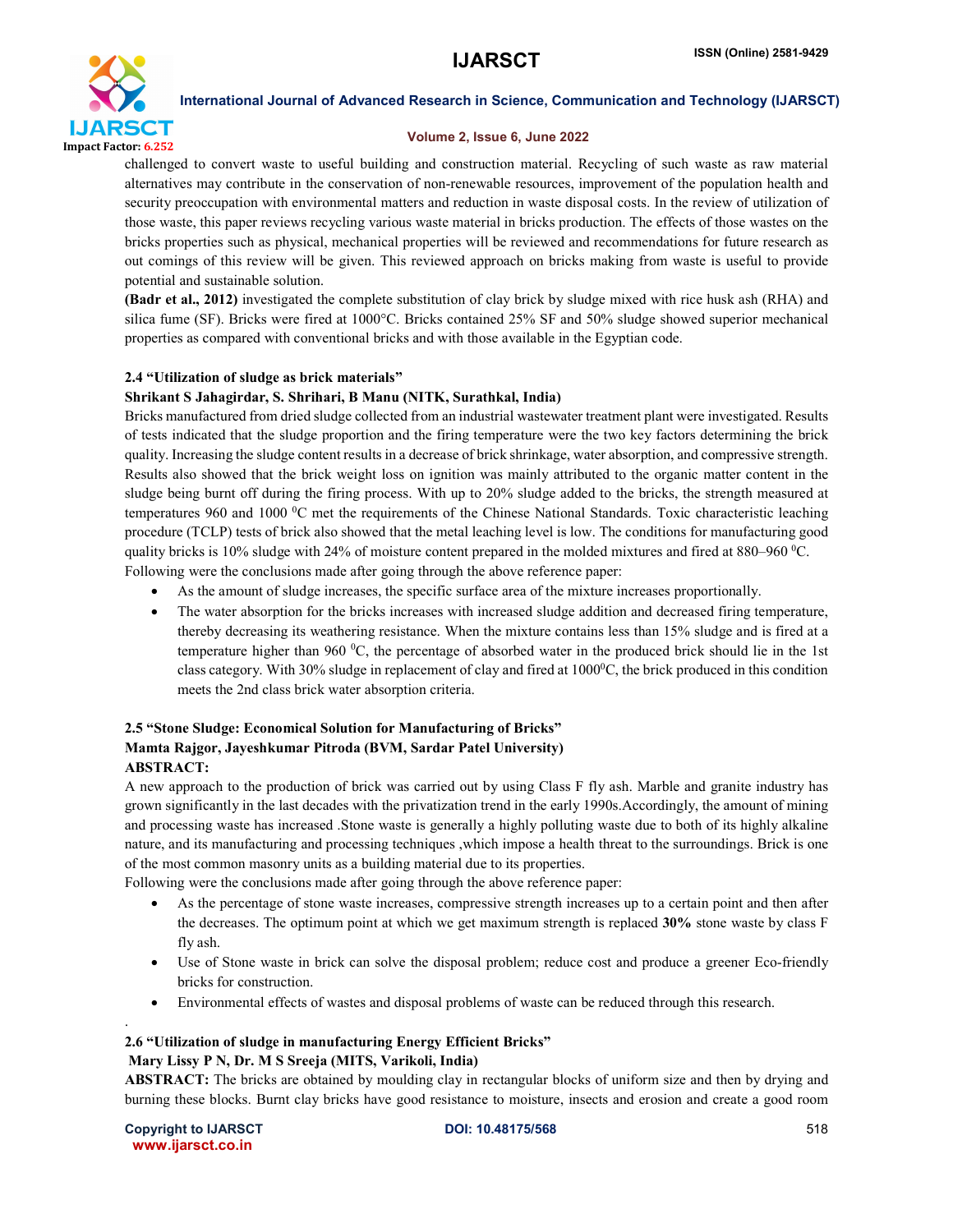

#### Volume 2, Issue 6, June 2022

environment. They are medium in cost and have medium to high compressive strength. In brick making the major input is fuel followed by labour. Bricks manufactured from dried sludge collected from textile wastewater treatment plant were investigated. Results of tests indicated that the sludge proportion and the firing temperature were the two key factors determining the brick quality.

Following were the conclusions made after going through the above reference paper:

- The most energy efficient bricks were casted using sludge as raw materials at a temperature of  $500\textdegree C$ . By casting bricks with different raw materials, sludge bricks showed the maximum compressive strength when compared to control bricks. The sludge bricks were kept for sundry for three nights and four days.
- The control bricks and sludge bricks were casted with same condition for comparison. Since the test results showed more than the minimum compressive strength of an ordinary brick, it can be concluded that energy efficient bricks made of sludge can be used for construction purposes due to its good strength.

### III. SLUDGE HANDLING

Sludge is collected from the water treatment plant. As this sludge is harmful some sort of precautions are to be taken, such as using hand gloves and mask when handling this sludge. After collecting this sludge, we have to dry this sludge in the oven or in the hot sunlight as this sludge contains lot of moisture so to reduce this water content we have to dry. Transportation of the sludge is also a major task it should be also done with care.

After the sludge is dewatered and the water content is reduced there is need to remove some impurities such as plastic carry bags, stone chips, and all such impurities which will affect the quality of concrete after mixing. If possible use sieve for removing certain impurities. And then again allow the sludge to dry till all the moisture goes off. Then after that crush the sludge as after drying it becomes coarser and we need to use this sludge in concrete and to replace it with the fine aggregates we need to crush the dried sludge.

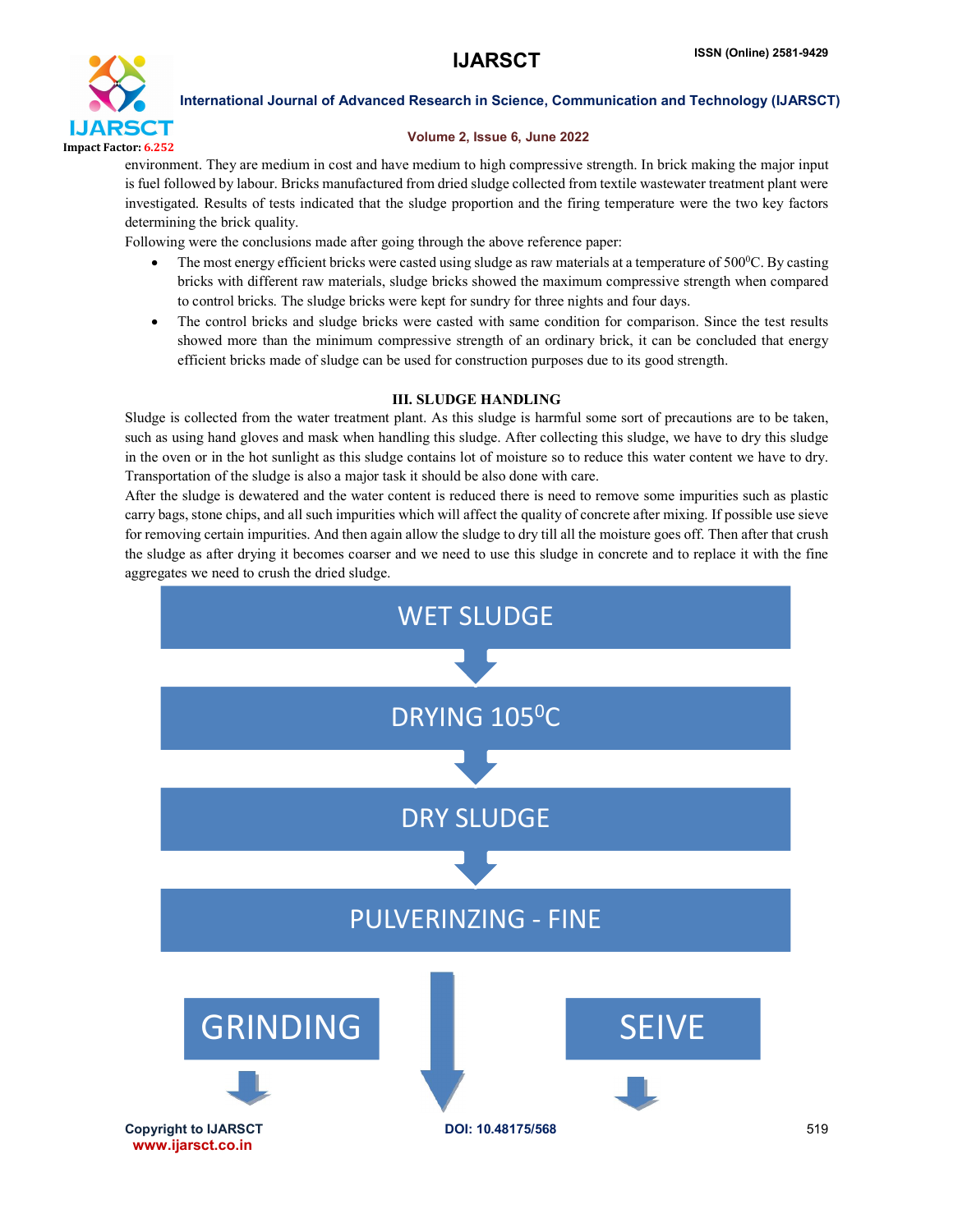





IV. CASE STUDY

#### **Objective**

The objectives of the eco-friendly brick are to compare the results of flyash brick with sludge brick.

#### Plant Selection

We have taken from sludge from Sewage Treatment Plant for our project from Sewage Treatment Plant, Bhatnagar Pimpri Chinchwad Link Road Pimpri,Pune. The sludge collected from Gokhale Park, Keshav nagar, Kakade Park, Deulmala. The capacity of Plant is 30 MLD.

#### Sludge Produced

Copyright to IJARSCT **DOI: 10.48175/568** 520 www.ijarsct.co.in Winter Season: 2 truck =16cubic meter/day Summer Season: 3 truck=24cubic meter/day Monsoon Season: 2truck=16 cubic meter/day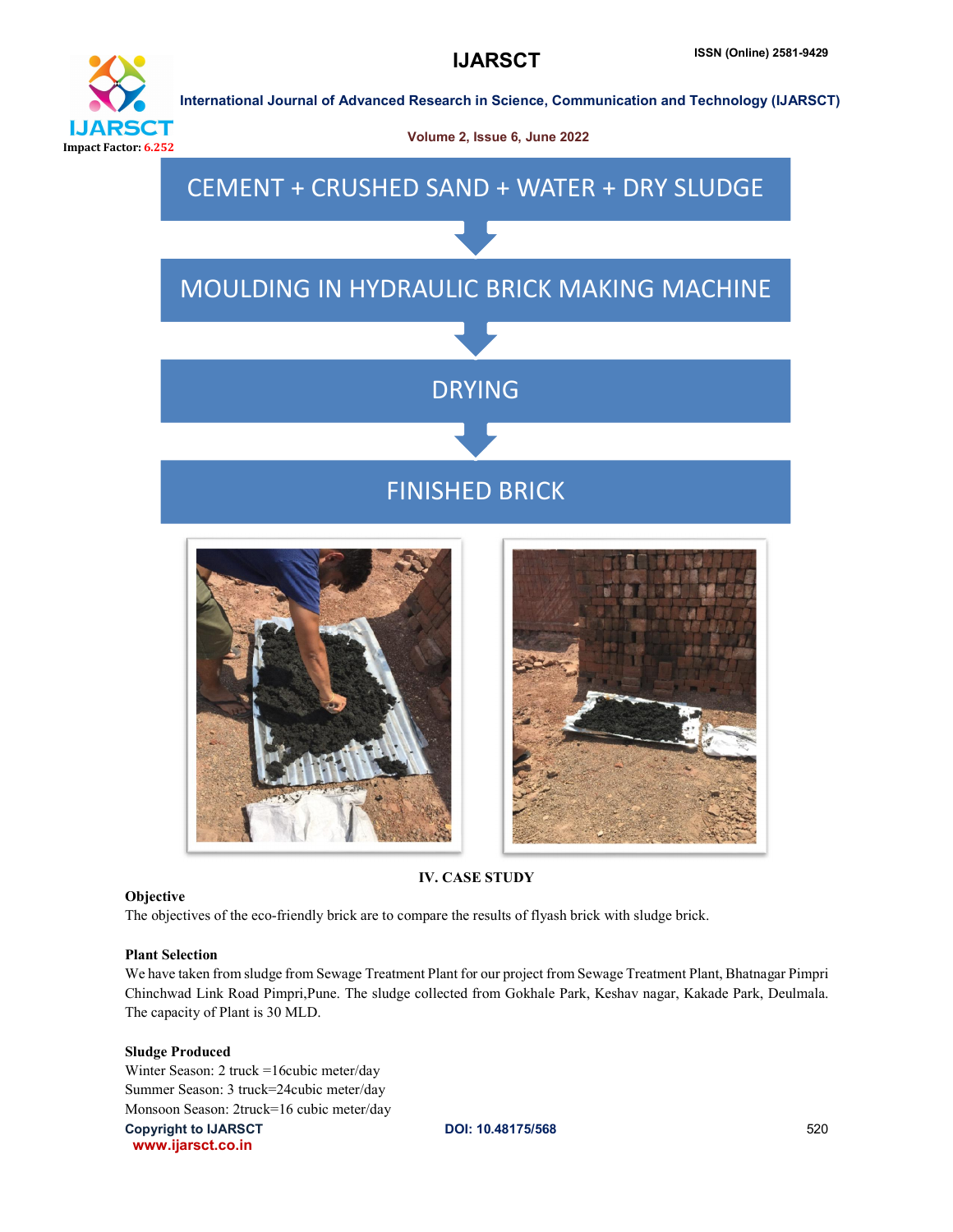

#### Volume 2, Issue 6, June 2022

International Journal of Advanced Research in Science, Communication and Technology (IJARSCT)

Sewage Produced in below given areas are tested, Gokhale Park, Keshav nagar, Kakade Park, Devulmala

#### Sludge uses

- 1. Landfilling
- 2. Fertilizer

#### Dumping Site

Moshi Kachra Depot

#### Treated water used

- Gardening Purpose
- Water treated from this plant is discharged to Pawana River
- Sludge Transportation Cost: Rs 200-300/Truck
- Monthly Electricity Bill: Rs 7 Lakhs.
- Contracter: HNB Engineers Pvt Ltd, Sukravar Peth, Pune

#### Sludge Consumption in Bricks

Production area: Ravet, Tathavade No. of bricks produced in one plant in a day: 1000 No. of brick plants in area: 10 units No. of bricks produced in one day: 10000 units Sludge consumed by 1 brick, 10% of its weight i.e 500gm per brick Total sludge consumed in one day: 500kg

#### V. RESULTS & DISCUSSIONS

#### Compression Test:

From the following test we concluded that bricks having 5% sludge has an average compression strength of 6.66 N/mm<sup>2</sup>, the specimen which contains 10% of sludge has an average strength of 4.32 N/mm<sup>2</sup> and the specimen which contains 12.5% of sludge has an average compressive strength of 3.16 N/mm2 , that implies if we add more sludge in the concrete compressive strength will decrease.

#### Density of Bricks:

In this test we calculated the density of specimen having different sludge content. Sample (1) has density of 2.15 gm/cc, Sample (2) has density of 2.11 gm/cc, Sample (3) has density of 2.07 gm/cc. Which indicates that density of brick having different sludge percentage differs to only some limited extent there is no gradual decrease or increase in density.

#### Water Absorption:

After conducting this test we calculated that Sample (1) is having 5.66% of water absorption, Sample (2) has 6.26% of water absorption, Sample(3) has 7.23% of water absorption. Which shows that brick having more sludge contents absorbs more water.

| <b>Table.</b> Result of compressive such gui |                    |             |               |                |                         |                                 |  |  |
|----------------------------------------------|--------------------|-------------|---------------|----------------|-------------------------|---------------------------------|--|--|
| <b>SR.NO</b>                                 | <b>Description</b> | Age in days | Area of brick | Actual<br>load | Compressive<br>strength | Average strength<br>in $N/mm^2$ |  |  |
|                                              | Sample no.1 $(5%)$ |             |               |                |                         |                                 |  |  |
|                                              | Sludge bricks      | 28          | 35420         | 220            | 6.21                    |                                 |  |  |
|                                              | Sludge bricks      | 28          | 35805         | 250            | 6.98                    |                                 |  |  |

Table: Result of compressive strength

#### 5.1 Results

Copyright to IJARSCT **DOI: 10.48175/568** 521 www.ijarsct.co.in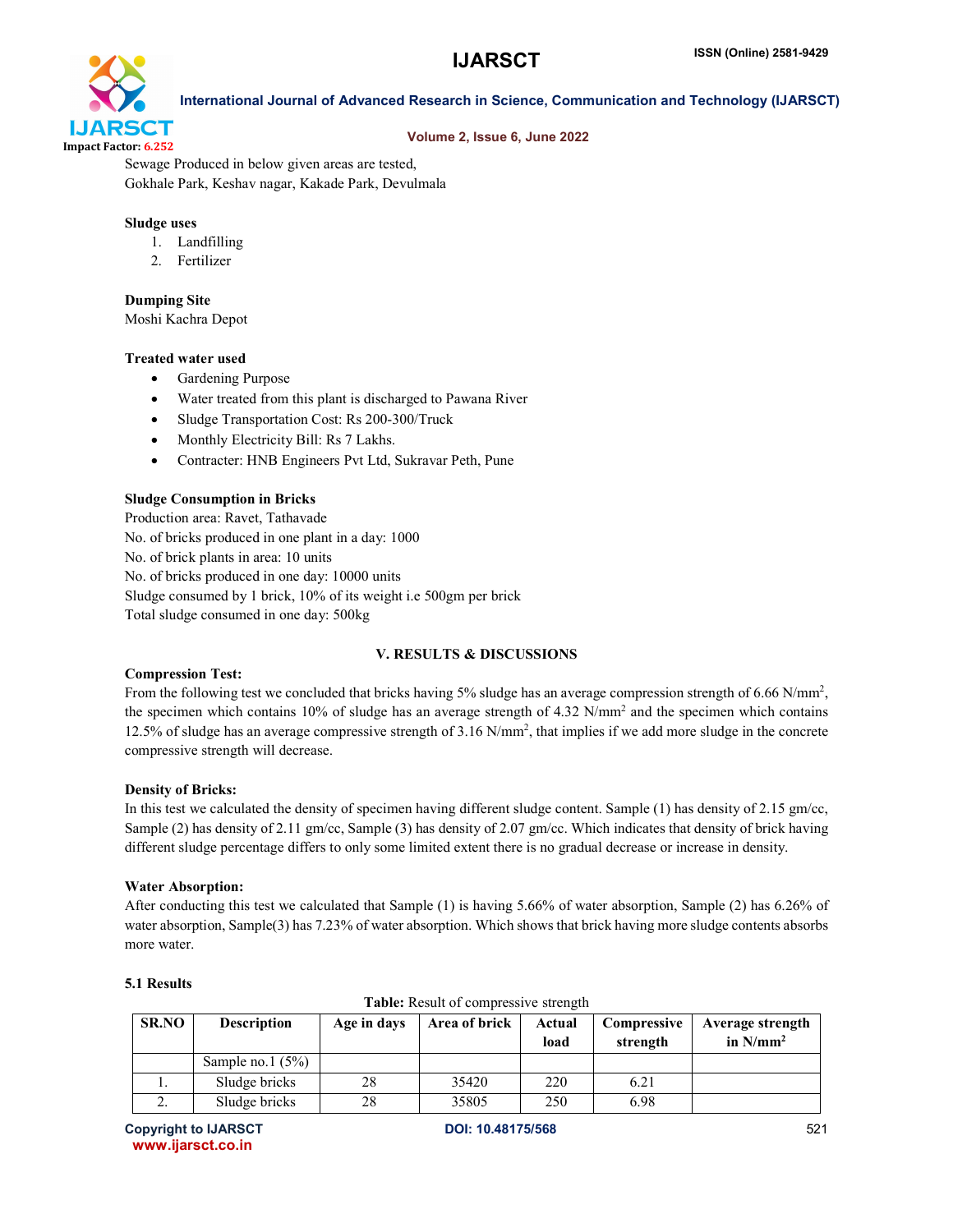

#### Volume 2, Issue 6, June 2022

| 3.               | Sludge bricks | 28 | 35496 | 270 | 7.61 | 6.66 |
|------------------|---------------|----|-------|-----|------|------|
| 4.               | Sludge bricks | 28 | 35112 | 210 | 5.98 |      |
| 5.               | Sludge bricks | 28 | 35343 | 230 | 6.51 |      |
|                  | Sample no. 2  |    |       |     |      |      |
|                  | $(10\%)$      |    |       |     |      |      |
| 1.               | Sludge bricks | 28 | 35882 | 160 | 4.46 |      |
| 2.               | Sludge bricks | 28 | 35496 | 150 | 4.23 |      |
| 3.               | Sludge bricks | 28 | 35190 | 150 | 4.26 | 4.32 |
| $\overline{4}$ . | Sludge bricks | 28 | 35574 | 160 | 4.50 |      |
| 5.               | Sludge bricks | 28 | 36115 | 150 | 4.15 |      |
|                  | Sample no. 3  |    |       |     |      |      |
|                  | $(12.5\%)$    |    |       |     |      |      |
| 1.               | Sludge bricks | 28 | 35880 | 125 | 3.48 |      |
| 2.               | Sludge bricks | 28 | 36115 | 110 | 3.05 |      |
| 3.               | Sludge bricks | 28 | 35728 | 110 | 3.08 | 3.16 |
| $\overline{4}$ . | Sludge bricks | 28 | 35802 | 115 | 3.21 |      |
| 5.               | Sludge bricks | 28 | 35032 | 105 | 3.00 |      |

#### Table: Test report

| Sr. No.          | Name of test          | <b>Result</b> | <b>Units</b>  |
|------------------|-----------------------|---------------|---------------|
| 1.               | Density of bricks     |               |               |
|                  |                       |               |               |
|                  | Sample $1(5%)$        | 2.15          | gm/cc         |
|                  | Sample 2 (10%)        | 2.11          | gm/cc         |
|                  | Sample 3 (12.5%)      | 2.07          | gm/cc         |
|                  |                       |               |               |
| $\overline{2}$ . | Water absorption test |               |               |
|                  |                       |               |               |
|                  | Sample $1(5%)$        | 5.66          | $\%$          |
|                  | Sample 2 (10%)        | 6.26          | $\frac{0}{0}$ |
|                  | Sample 3 (12.5%)      | 7.23          | $\%$          |

#### VI. CONCLUSION

As we know disposal of sludge is a big issue nowadays so using sludge in the bricks its disposal problem is solved satisfactorily. And the conclusions reached in this study re as follows:

- From the above sample test we got know that adding 5% of sludge of the total weight of brick gives satisfactory results.
- Increase in % of sludge reduces the strength of brick and also increases the water absorption which gave idea that they cannot be used for the construction purpose.
- The blocks can be used in construction industry, in the cases such as partition walls, compound walls etc.
- The incorporation of sludge wastes in building blocks production has proven to be safe for health and environmentally friendly.
- The above study give us the idea, if with proper proportion sludge is added it will give required compressive strength and water absorption.

#### **REFERENCES**

[1]. Jamshidi A., Mehrdadi N., Jamshidi N. - DEC 2011, "Application of Sludge as Fine Aggregate in Concrete", Journal of environmental studies, Vol. 37, pg. 59

Copyright to IJARSCT **DOI: 10.48175/568** 522 www.ijarsct.co.in